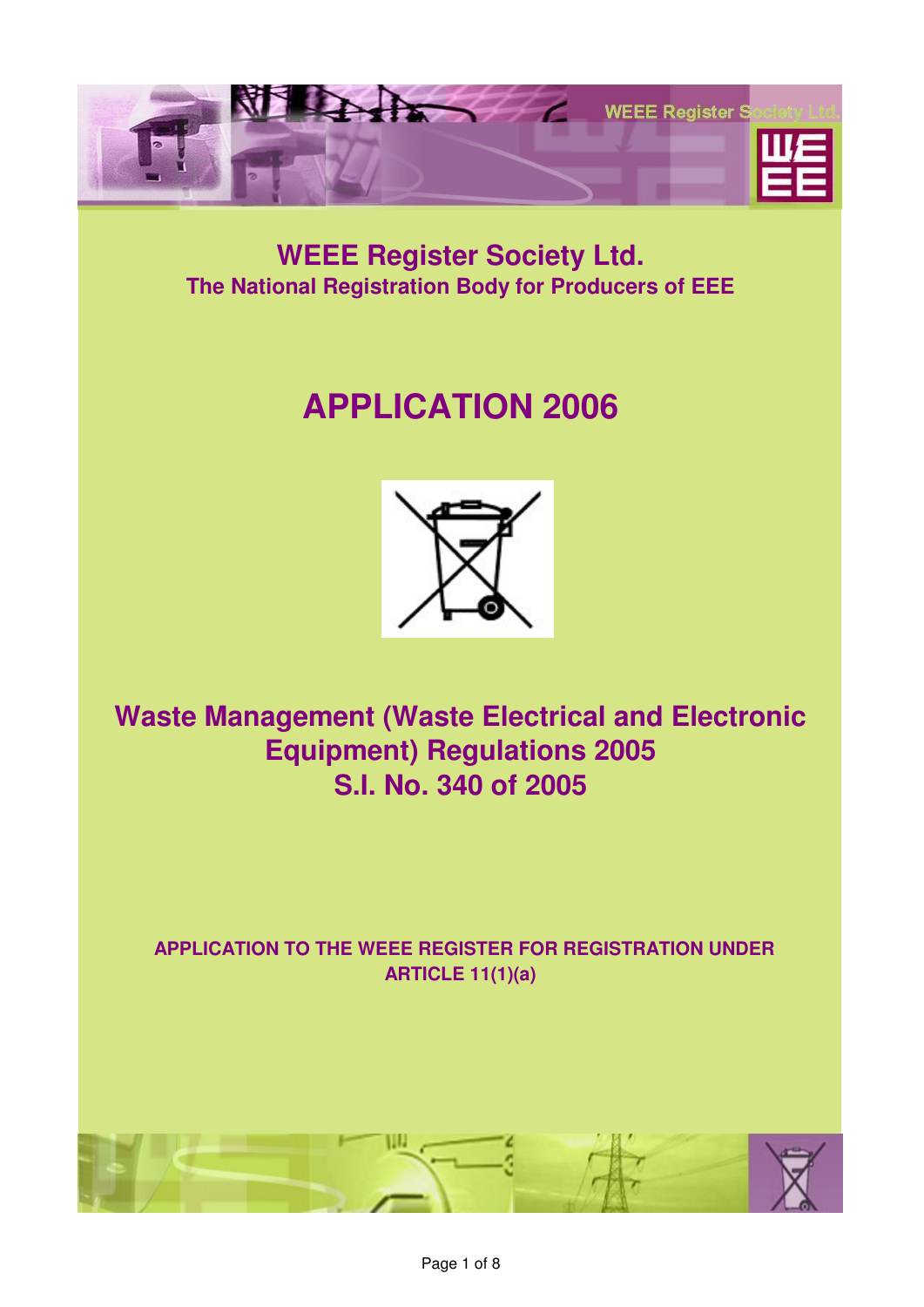## **Section 1 - Details of Company/Producer**

| <b>Company/Producer Name:</b>                                                                                                                                                                                                                                                                                                                                               |  |                       |
|-----------------------------------------------------------------------------------------------------------------------------------------------------------------------------------------------------------------------------------------------------------------------------------------------------------------------------------------------------------------------------|--|-----------------------|
| <b>Trading as Name:</b>                                                                                                                                                                                                                                                                                                                                                     |  |                       |
| <b>Irish WEEE Registration Number:</b>                                                                                                                                                                                                                                                                                                                                      |  |                       |
| <b>Irish Companies Registration Office Number:</b>                                                                                                                                                                                                                                                                                                                          |  |                       |
| <b>Irish VAT Number:</b>                                                                                                                                                                                                                                                                                                                                                    |  |                       |
|                                                                                                                                                                                                                                                                                                                                                                             |  | Yes<br>N <sub>0</sub> |
| Are you a member of an approved compliance scheme?                                                                                                                                                                                                                                                                                                                          |  | WEEE Ireland ERI      |
| If yes, please tick the appropriate compliance scheme:                                                                                                                                                                                                                                                                                                                      |  | B2C<br><b>B2F</b>     |
| If no, are you self compliant in accordance with the regulations?                                                                                                                                                                                                                                                                                                           |  |                       |
| If your products are considered B2B, have you<br>Yes<br>submitted a Waste Management Plan to the EPA?                                                                                                                                                                                                                                                                       |  |                       |
| Do you manufacture and sell EEE under your own brand?<br>Do you resell EEE produced by other suppliers under your own brand?<br>Do you export EEE on a professional basis from the State to another EU Member State?<br>Do you import EEE on a professional basis into the State?<br>Do you sell directly to private residences in Ireland via Distance Selling techniques? |  |                       |
| Address of the Company's Registered Office:<br>(or principal place of business if not a registered company)                                                                                                                                                                                                                                                                 |  |                       |
|                                                                                                                                                                                                                                                                                                                                                                             |  |                       |
|                                                                                                                                                                                                                                                                                                                                                                             |  |                       |
| <b>Telephone Number:</b>                                                                                                                                                                                                                                                                                                                                                    |  |                       |
| <b>Fax Number:</b>                                                                                                                                                                                                                                                                                                                                                          |  |                       |
| <b>Email Address:</b>                                                                                                                                                                                                                                                                                                                                                       |  |                       |
| <b>Section 2 - Contact Details for Company/Producer</b>                                                                                                                                                                                                                                                                                                                     |  |                       |
| <b>Authorised Contact:</b>                                                                                                                                                                                                                                                                                                                                                  |  |                       |
| <b>Authorised Contact's Title:</b>                                                                                                                                                                                                                                                                                                                                          |  |                       |
| <b>Authorised Contact's Address:</b>                                                                                                                                                                                                                                                                                                                                        |  |                       |
|                                                                                                                                                                                                                                                                                                                                                                             |  |                       |
|                                                                                                                                                                                                                                                                                                                                                                             |  |                       |
| <b>Authorised Contact's Telephone Number:</b>                                                                                                                                                                                                                                                                                                                               |  |                       |
| <b>Authorised Contact's Fax Number:</b>                                                                                                                                                                                                                                                                                                                                     |  |                       |
|                                                                                                                                                                                                                                                                                                                                                                             |  |                       |

**Authorised Contact's Email Address:**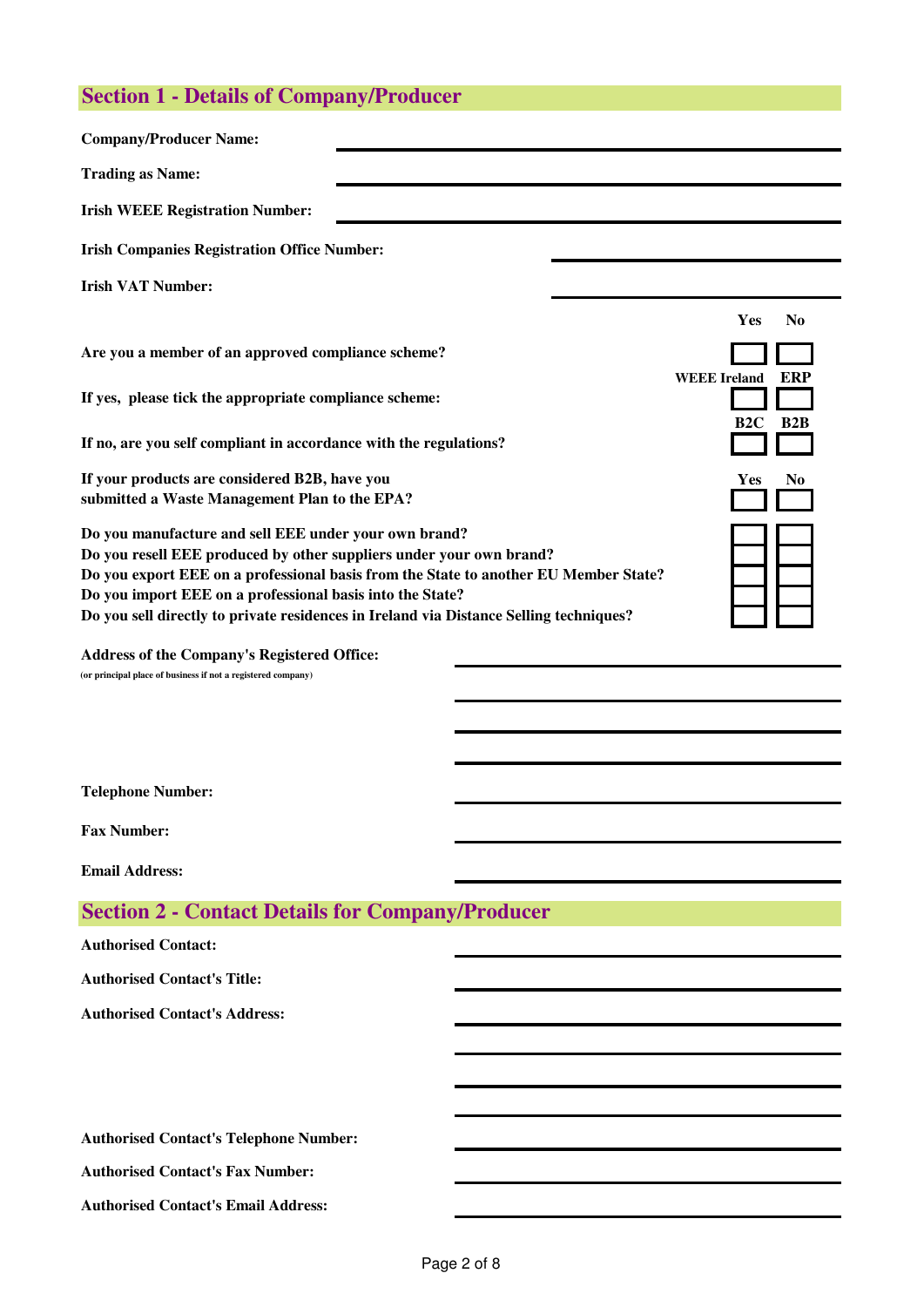#### **Section 3 - Categories of Electrical and Electronic Equipment**

**Having regard to the First and Second Schedules of the Waste Management (Waste Electrical and Electronic Equipment) Regulations 2005, please indicate what categories of electrical and electronic equipment are being placed on the market by your company (See Appendices 1 and 2 for details).** 



**Please indicate your company's annual turnover of EEE?** 



**Enclosed is an application fee amounting to:** €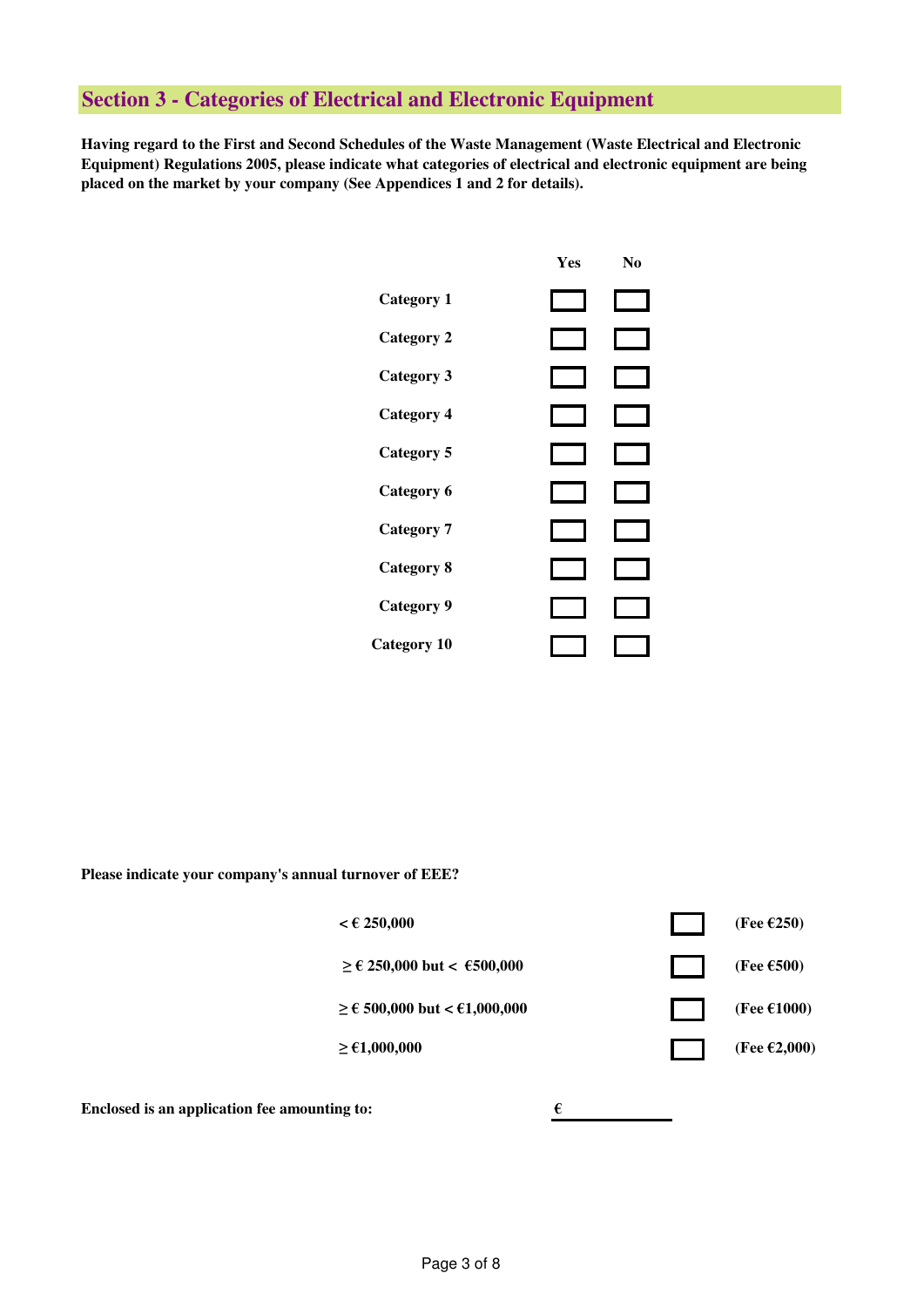□ **I/We declare that the information provided in this application is true and provides an accurate reflection of the type of Electrical and Electronic Equipment placed on the market by the above named organisation.**

□ **I/We declare that all EEE falling within the scope of the Waste Management (Restriction of Certain Hazardous Substances in Electronic Equipment -RoHS) Regulations 2005 (S.I. No. 341 of 2005) that I/we place on to the market from the 1 July 2006 onwards shall be in compliance with these Regulations.**

Date:

 $\Box$  I/We commit to supplying the required monthly data (Art. 23) and reporting to the WEEE Blackbox via **electronic submission.**

**Signed :**

**Position in Applicant Organisation:**

| <b>Section 4 - For Office Use Only</b> |                                |   |  |
|----------------------------------------|--------------------------------|---|--|
| <b>Date Received</b>                   |                                |   |  |
|                                        | <b>Registration Fee Paid</b>   |   |  |
|                                        | <b>Amount Paid</b>             | € |  |
|                                        | Date Fee Paid                  |   |  |
|                                        |                                |   |  |
|                                        | <b>Registration No. issued</b> |   |  |
|                                        |                                |   |  |
|                                        |                                |   |  |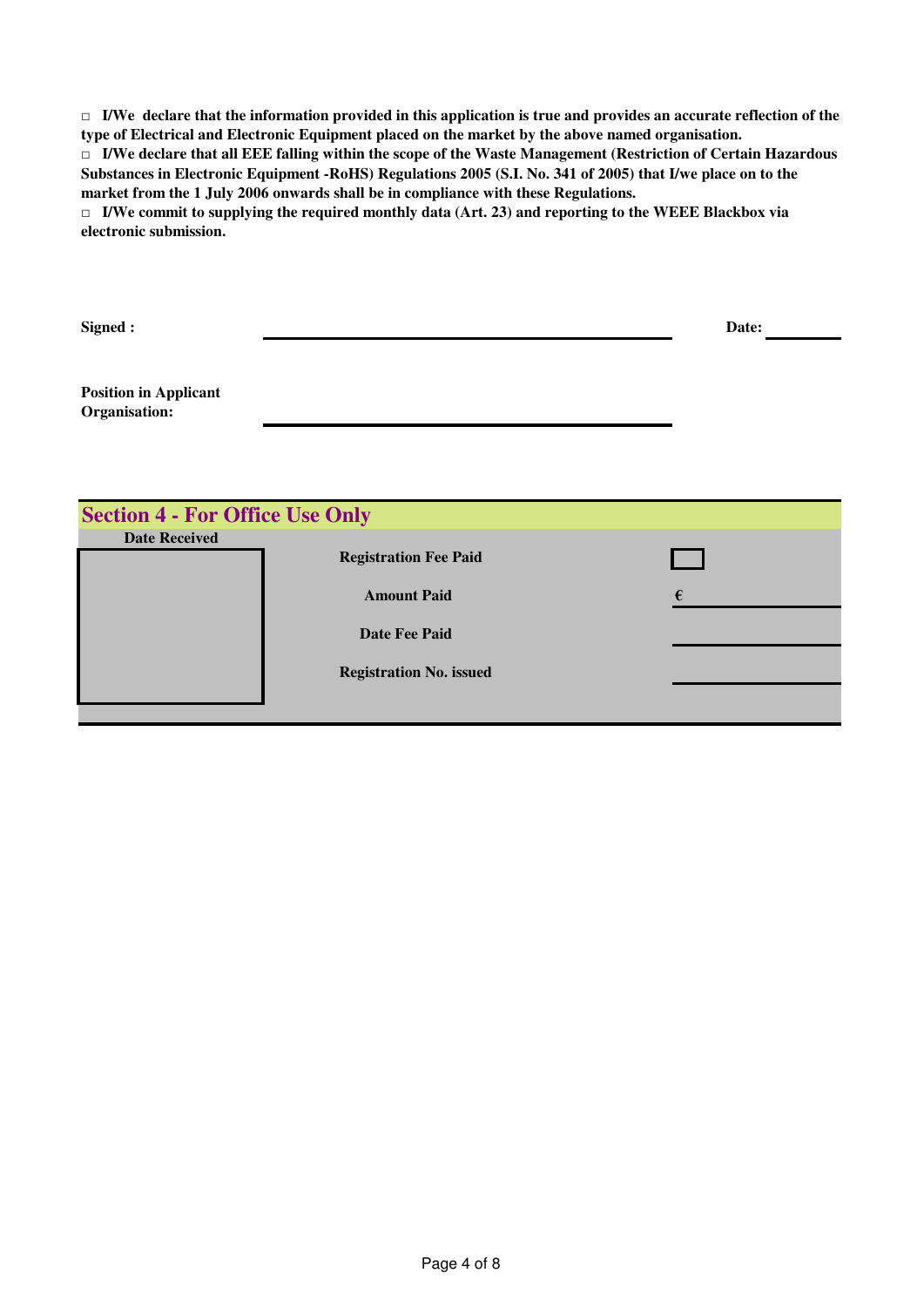#### **First Schedule of the Waste Management (Waste Electrical and Electronic Equipment) Regulations 2005**

#### CATEGORIES OF ELECTRICAL AND ELECTRONIC EQUIPMENT

- 1. Large household appliances
- 2. Small household appliances
- 3. IT and telecommunications equipment
- 4. Consumer equipment
- 5. Lighting equipment
- 6. Electrical and electronic tools (with the exception of large-scale stationary industrial tools)
- 7. Toys, leisure and sports equipment
- 8. Medical devices (with the exception of all implanted and infected products)
- 9. Monitoring and control instruments
- 10. Automatic dispensers

### **Appendix 2**

#### **Second Schedule of the Waste Management (Waste Electrical and Electronic Equipment) Regulations 2005**

LIST OF ELECTRICAL AND ELECTRONIC EQUIPMENT WHICH SHALL BE TAKEN INTO ACCOUNT FOR THE PURPOSE OF THESE REGULATIONS AND WHICH FALL UNDER THE CATEGORIES SET OUT IN THE FIRST SCHEDULE

#### **1. Large household appliances**

- Large cooling appliances
- Refrigerators
- **Freezers**
- Other large appliances used for refrigeration, conservation and storage of food
- Washing machines
- Clothes dryers
- Dish washing machines
- Cooking Equipment
- Electric stoves
- Electric hot plates
- **Microwaves**
- Other large appliances used for cooking and other processing of food
- Electric heating appliances
- Electric radiators
- Other large appliances for heating rooms, beds, seating furniture
- Electric fans
- Air conditioner appliances
- Other fanning, exhaust ventilation and conditioning equipment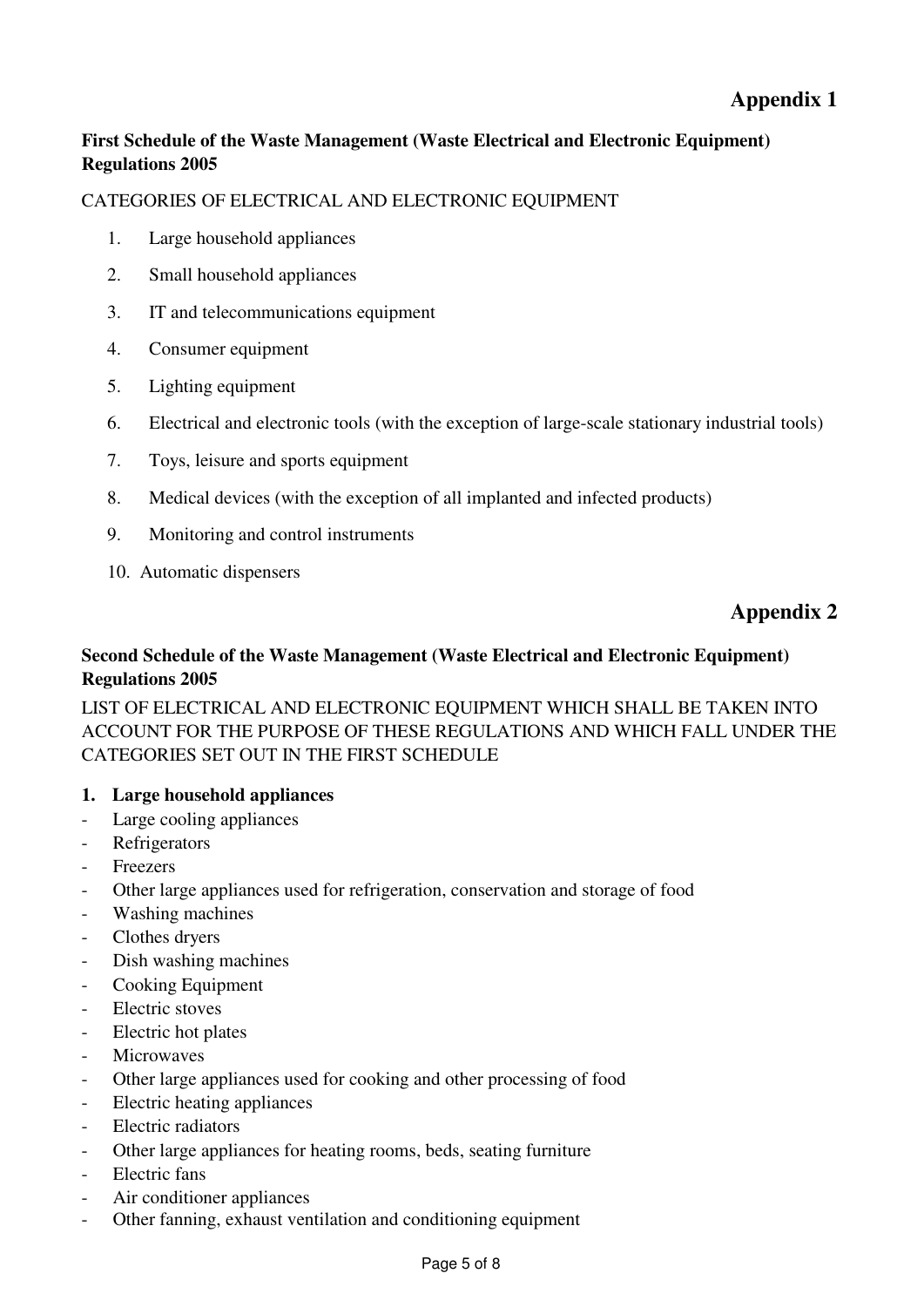#### **2. Small household appliances**

- Vacuum cleaners
- Carpet sweepers
- Other appliances for cleaning
- Appliances used for sewing, knitting, weaving and other processing for textiles
- Irons and other appliances for ironing, mangling and other care of clothing
- **Toasters**
- **Fryers**

- Grinders, coffee machines, other small appliances used for cooking and other processing of food and equipment for opening or sealing containers or packages

Electric knives

- Appliances for hair-cutting, hair drying, tooth brushing, shaving, massage and other body care appliances

- Clocks, watches and equipment for the purpose of measuring, indicating or registering time
- **Scales**

#### **3. IT and telecommunications equipment**

- Centralised data processing:
- Mainframes
- **Minicomputers**
- Printer units
- Personal computing:
- Personal computers (CPU, mouse, screen and keyboard included)
- Laptop computers (CPU, mouse, screen and keyboard included)
- Notebook computers
- Notepad computers
- **Printers**
- Copying equipment
- Electrical and electronic typewriters
- Pocket and desk calculators

- and other products and equipment for the collection, storage, processing, presentation or communication of information by electronic means

- User terminals and systems
- Facsimile
- Telex
- **Telephones**
- Pay telephones
- Cordless telephones
- Cellular telephones
- Answering systems

- and other products or equipment of transmitting sound, images or other information by telecommunications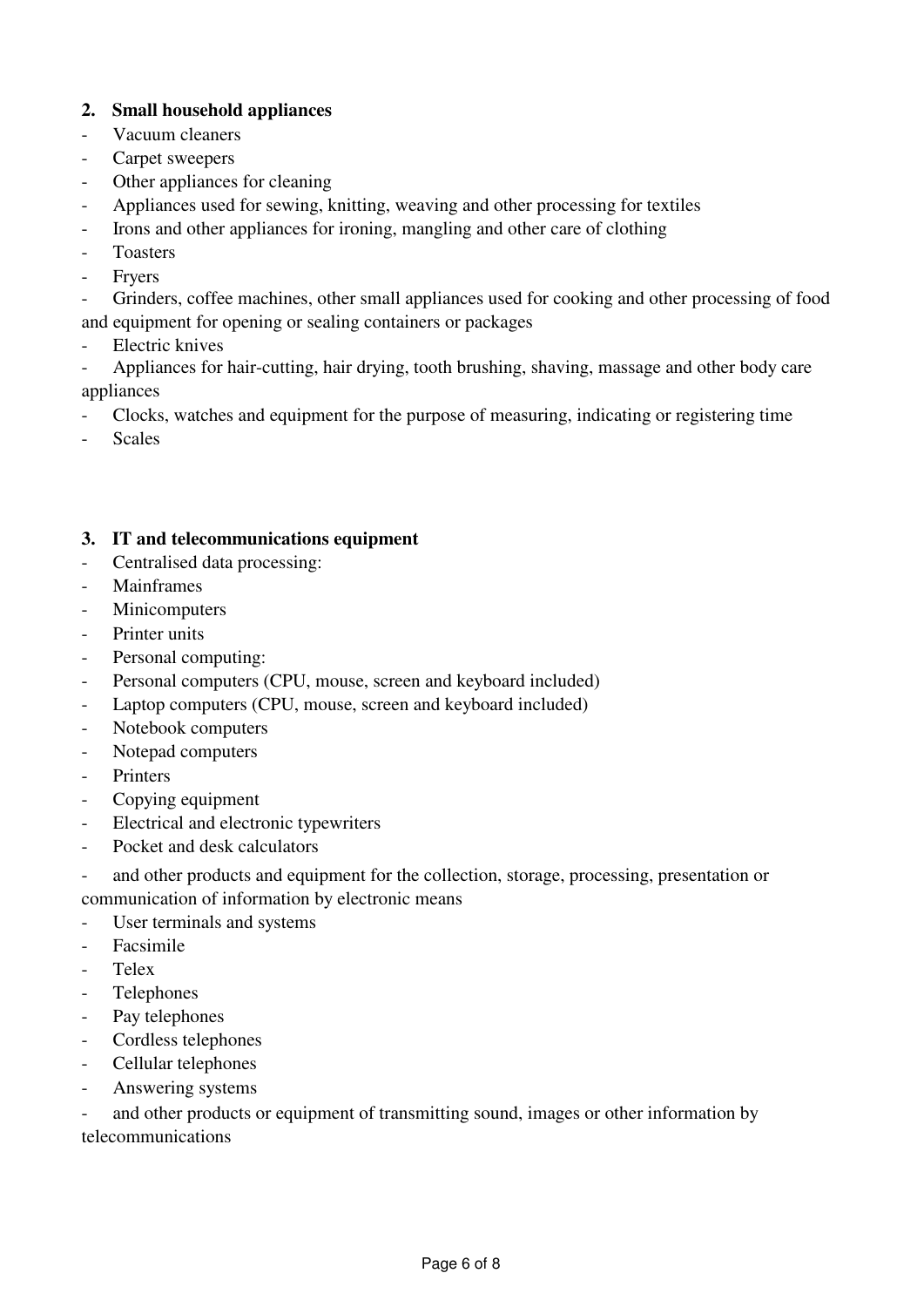#### **4. Consumer equipment**

- Radio sets
- Television sets
- Videocameras
- Video recorders
- Hi-fi recorders
- Audio amplifiers
- Musical instruments

- And other products or equipment for the purpose of recording or reproducing sound or images, including signals

- or other technologies for the distribution of sound and image than by telecommunications

#### **5. Lighting equipment**

- Luminaires for fluorescent lamps with the exception of luminaires in households
- Straight fluorescent lamps
- Compact fluorescent lamps
- High intensity discharge lamps, including pressure sodium lamps and metal halide lamps
- Low pressure sodium lamps

Other lighting or equipment for the purpose of spreading or controlling light with the exception of filament bulbs

#### **6. Electrical and electronic tools (with the exception of large-scale stationary industrial tools)**

- Drills
- Saws
- Sewing machines

- Equipment for turning, milling, sanding, grinding, sawing, cutting, shearing, drilling, making holes, punching,

- folding, bending or similar processing of wood, metal and other materials
- Tools for riveting, nailing or screwing or removing rivets, nails, screws or similar uses
- Tools for welding, soldering or similar use

- Equipment for spraying, spreading, dispersing or other treatment of liquid or gaseous substances by other means

Tools for mowing or other gardening activities

#### **7. Toys, leisure and sports equipment**

- Electric trains or car racing sets
- Hand-held video game consoles
- Video games
- Computers for biking, diving, running, rowing, etc.
- Sports equipment with electric or electronic components
- Coin slot machines